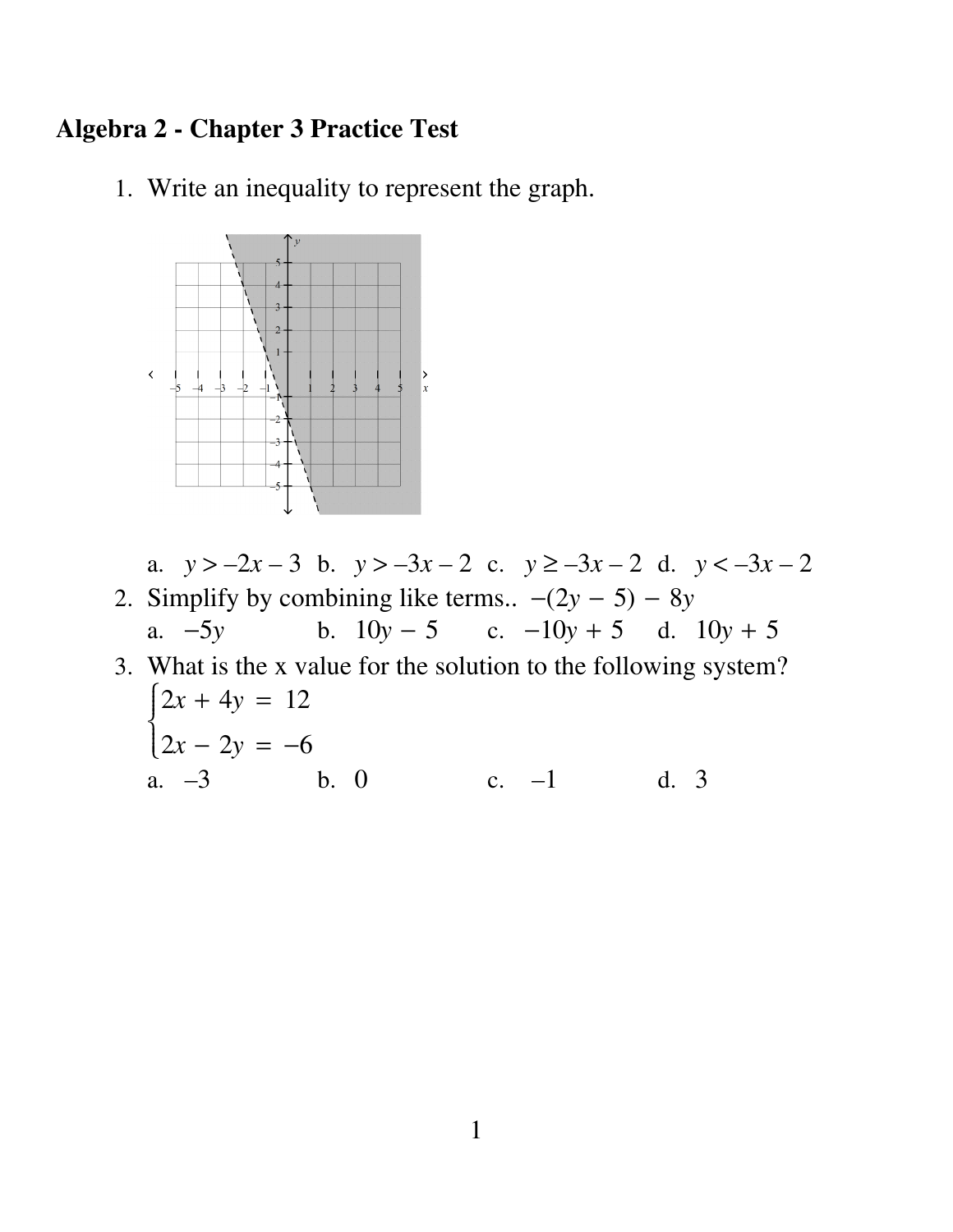

2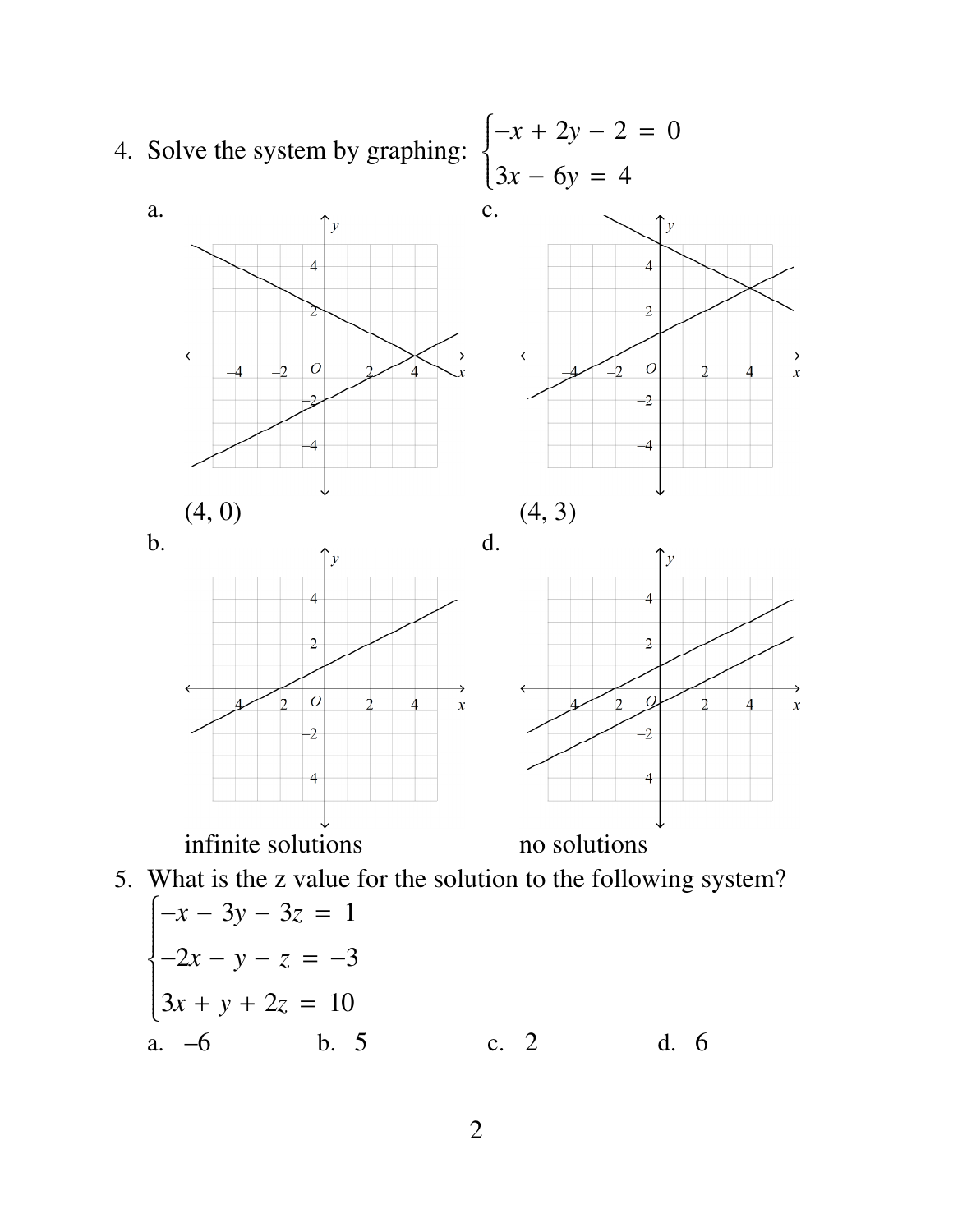- 6. Solve the system:  $-2x - y + 2z = 8$  $-4x - 3y + 4z = 15$  $-2x - 2y + 2z = 5$ Ï Ì  $\overline{\mathcal{L}}$  $\begin{bmatrix} \phantom{-} \\ \phantom{-} \end{bmatrix}$  $\bigg\}$ 
	- a.  $(2, 1, -2)$  b.  $(-2, 1, 2)$  c.  $(2, -1, 2)$  d. no solution
	- 7. A rental car agency charges a flat fee of \$29.00 plus \$1.25 per day to rent a certain car. Another agency charges a fee of \$20.25 plus \$3.00 per day to rent the same car.
		- **a.** Write a system of equations to represent the cost *c* for renting a car at each agency for *d* days.
		- **b** Find the number of days for which the costs are the
		- **.** same. Round your answer to the nearest whole day.

a. **a.** 
$$
\begin{cases} c = 1.25d + 20.25 \\ c = 3.00d + 29.00 \end{cases}
$$
  
\nb. 5  
\nb. 8  
\nc. **a.** 
$$
\begin{cases} c = 1.25d + 29.00 \\ c = 3.00d + 29.00 \end{cases}
$$
  
\nd. **a.** 
$$
\begin{cases} c = 1.25d + 29.00 \\ c = 3.00d + 20.25 \end{cases}
$$
  
\nd. **a.** 
$$
\begin{cases} c = 1.25d + 29.00 \\ c = 3.00d + 20.25 \end{cases}
$$
  
\nb. 8  
\nb. 8

8. Solve the inequality. Graph the solution:  $|2x + 5| \ge 15$ 

a.  $x \le -10$  or  $x \ge 5$ <br>
<br>  $\xrightarrow{-20-15-10-5}$  0 5 10 15 20<br>
<br>  $\xrightarrow{-20-15-10-5}$  0 5 10 15 20 b.  $x \le -5$  or  $x \ge 5$ <br>  $\xrightarrow{+}$  d.  $x \le -20$  or  $x \ge 10$ <br>  $\xrightarrow{-20-15-10-5}$  d.  $x \le -20$  or  $x \ge 10$ 

3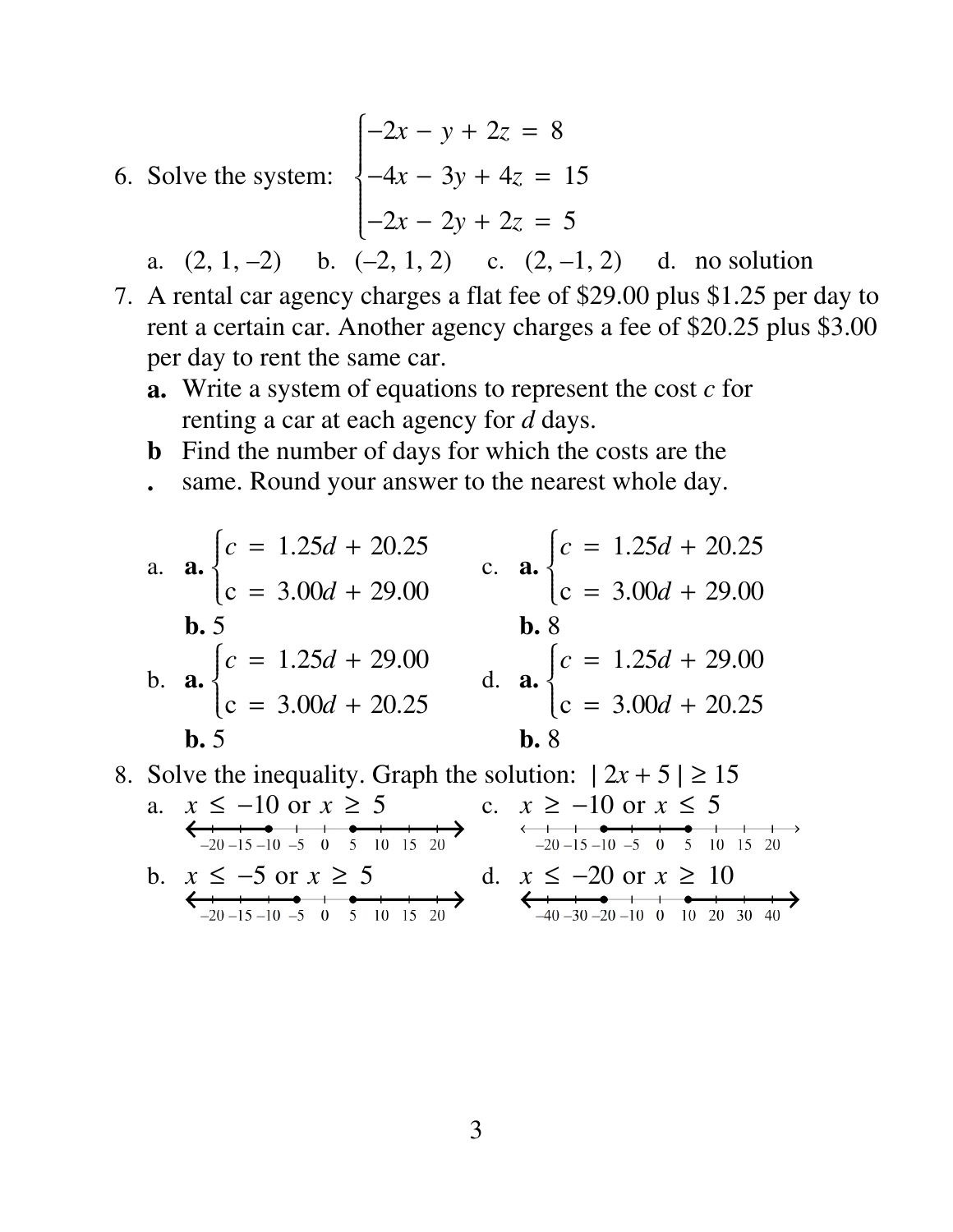9. Solve the system of inequalities by graphing. *y* ≥ −*x* − 3 *y* ≤ 1 3 *x* − 2 Ï Ì  $\overline{\mathcal{L}}$  $\begin{bmatrix} \phantom{-} \\ \phantom{-} \end{bmatrix}$  $\Bigg\}$ 

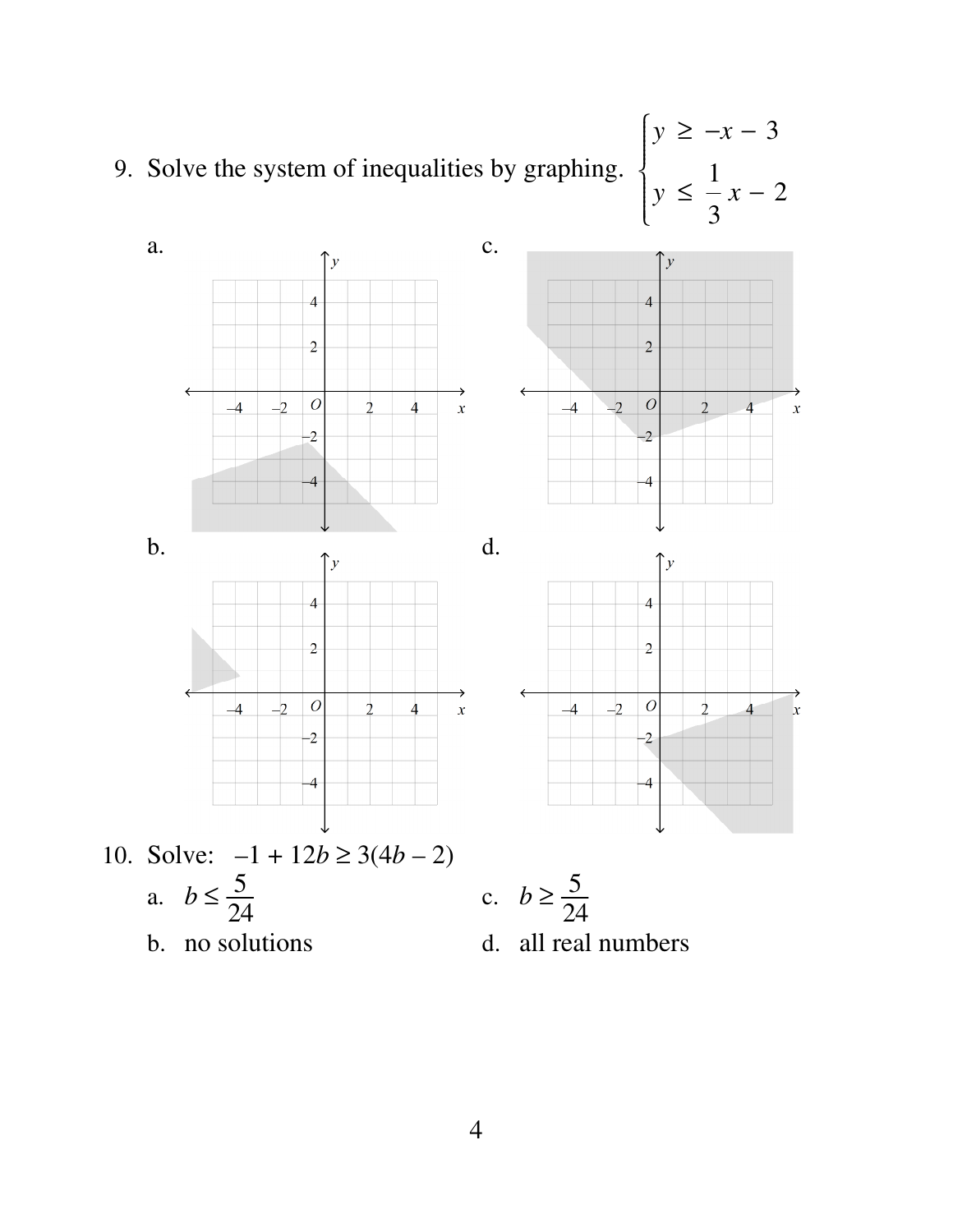## 11. What is the y value for the solution to the following system?  $\begin{cases} 2x + 3y = 2 \\ 7x - 5y = 7 \end{cases}$ b. 1 a.  $-2$ c.  $\theta$  $d. -1$ 12. Solve the inequality. Graph the solution:  $|4x + 10| < 14$ a.  $-6 > x > 1$ c.  $-24 < x < 4$  $\xrightarrow{-1}$  -1 -1 -0 -1 -1 -1<br>-20 -15 -10 -5 0 -5 10 15 20  $\longleftrightarrow$   $\rightarrow$ b.  $x < -1$  or  $x > 1$  d.  $-6 < x < 1$  $\xrightarrow{-20}$  -15 -10 -5 0 5 10 15 20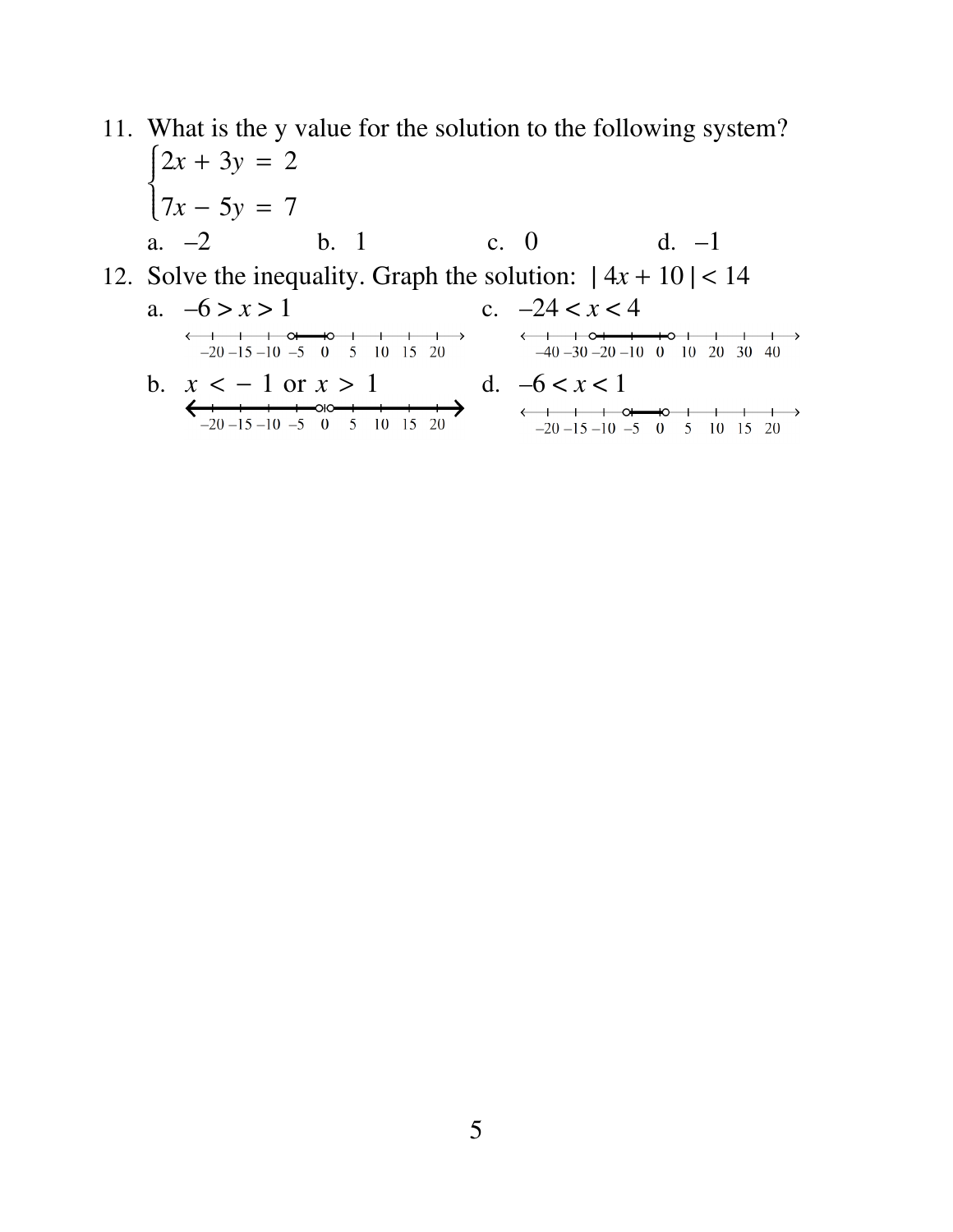

6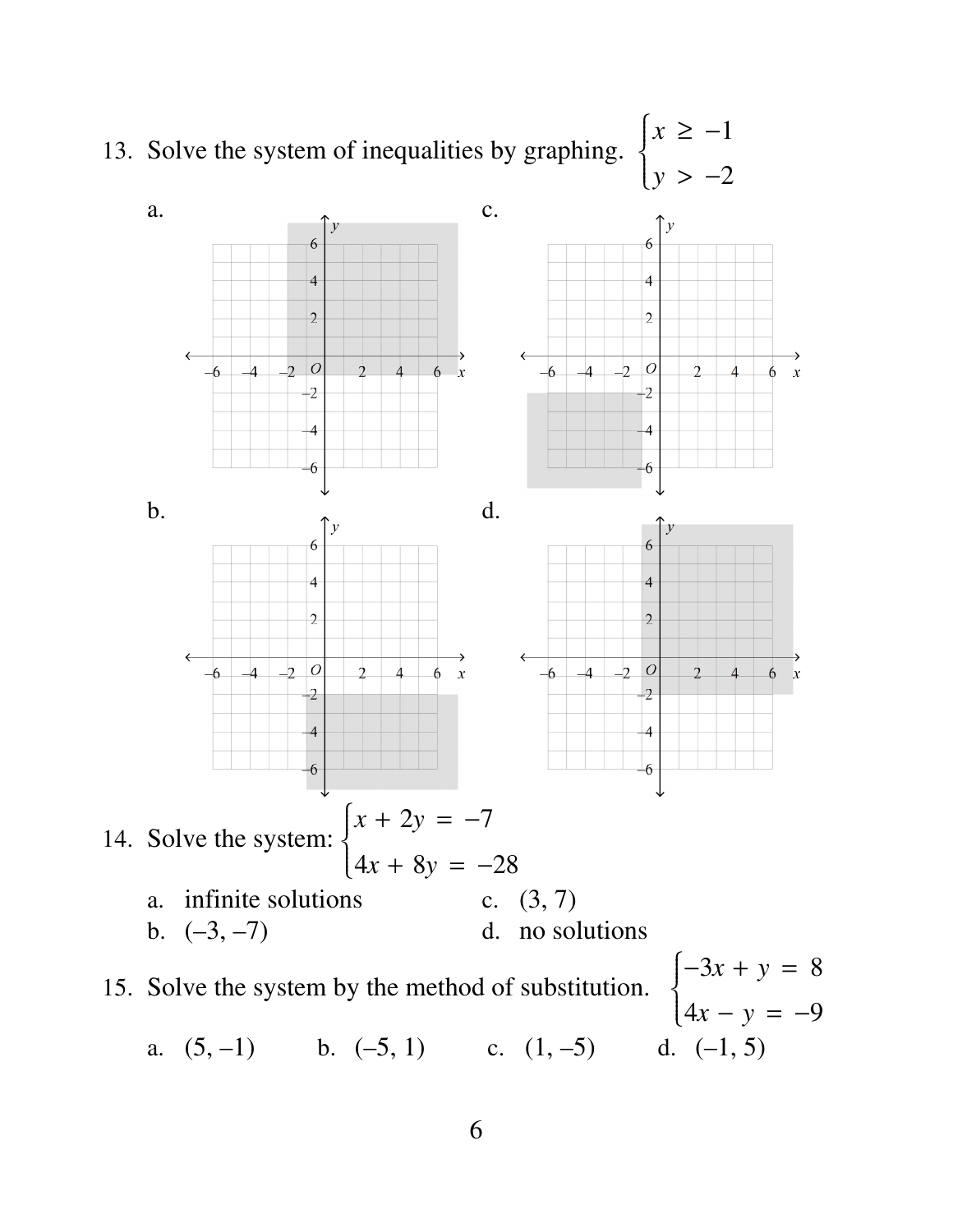16. Solve:  $5y + 3 = -3(y - 7)$ a.  $-\frac{4}{5}$  b.  $2\frac{1}{4}$  c.  $-1\frac{1}{4}$  d.  $\frac{4}{9}$ 17. Solve:  $4|x - 4| - 7 = 13$ <br>
a.  $x = 6$  or  $x = -1$ <br>
b.  $x = 6$  or  $x = 9$ <br>
c.  $x = 9$  or  $x = -1$ <br>
d.  $x = 6$  or  $x = -\frac{1}{2}$ 18. Which coordinate pair is a solution of  $\begin{cases} y \ge x \\ y < x+2 \end{cases}$ . a.  $(-5, -7)$  b.  $(3, 4)$  c.  $(2, 5)$  d.  $(0, -3)$ 19. How many solutions does the system have?  $\begin{cases} y = -2x + 4 \\ 2x + y = -5 \end{cases}$ . a. This system has two c. This system has infinitely solutions many solutions. b. This sytem has one d. This system has no solution. solutions. 20. At the local pet store, zebra fish cost \$5 each and neon tetras cost \$4 each. If Ernesto bought 10 fish for a total cost of \$42, not including tax, how many zebra fish did he buy? a. 6 zebra fish c. 5 zebra fish b. 8 zebra fish d. 2 zebra fish 21. What is the y value for the solution to the following system?  $\begin{cases} 2x+y=5 \\ y=x+2 \end{cases}$  $b.5$  $c. -5$  $d. 3$ a. 1 22. Evaluate the expression for the given value of the variable(s).  $x^3 + 3x^2 + 3x + 1$ ;  $x = -3$ c.  $-8$  d.  $-9$  $b. 10$ a. 46